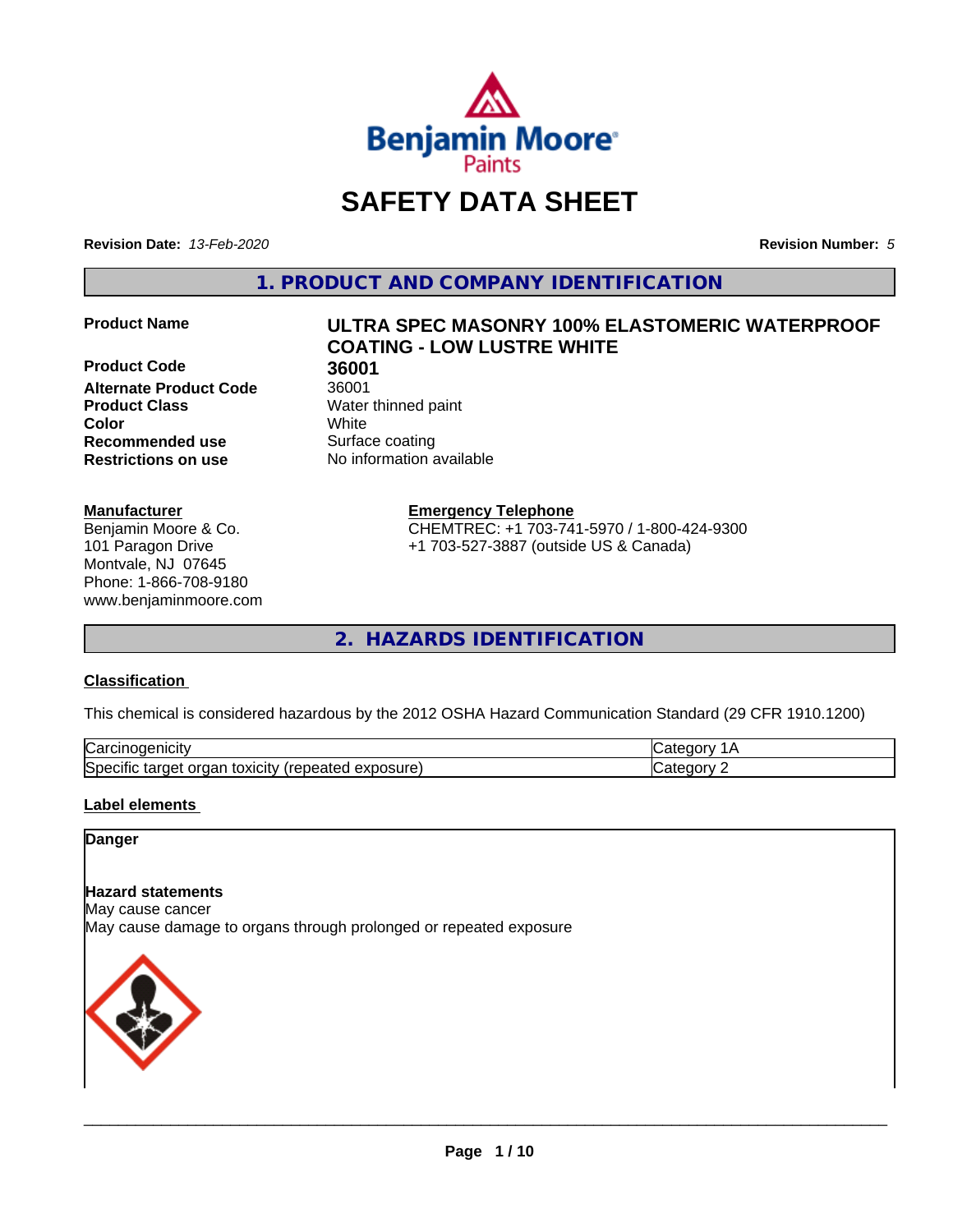### **Appearance** liquid **Odor 11** and **Odor 11** and **Odor 11** and **Odor 11** and **Odor 11** and **Odor 11** and **Odor** 11 and **Odor** 11 and **Odor** 11 and **Odor** 11 and **Odor** 11 and **Odor** 11 and **Odor** 11 and **Odor** 11 and **Odor**

### **Precautionary Statements - Prevention**

Obtain special instructions before use Do not handle until all safety precautions have been read and understood Use personal protective equipment as required Do not breathe dust/fume/gas/mist/vapors/spray

### **Precautionary Statements - Response**

IF exposed or concerned: Get medical advice/attention

### **Precautionary Statements - Storage**

Store locked up

### **Precautionary Statements - Disposal** Dispose of contents/container to an approved waste disposal plant

### **Hazards not otherwise classified (HNOC)**

Not applicable

### **Other information**

No information available

 **WARNING:** This product contains isothiazolinone compounds at levels of <0.1%. These substances are biocides commonly found in most paints and a variety of personal care products as a preservative. Certain individuals may be sensitive or allergic to these substances, even at low levels.

### **3. COMPOSITION INFORMATION ON COMPONENTS**

| <b>Chemical name</b> | CAS No.        | Weight-%    |
|----------------------|----------------|-------------|
| Limestone            | 1317-65-3      | $15 - 20$   |
| Titanium dioxide     | 13463-67-7     | $10 - 15$   |
| Ethylene glycol      | $107 - 21 - 1$ | - 5         |
| Zinc oxide           | 1314-13-2      | - 5         |
| Silica, mica         | 12001-26-2     | - 5         |
| Silica, crystalline  | 14808-60-7     | $0.1 - 0.5$ |
| Diphenyl ketone      | 119-61-9       | $0.1 - 0.5$ |

### **4. FIRST AID MEASURES**

| <b>General Advice</b> | For further assistance, contact your local Poison Control Center.                                        |
|-----------------------|----------------------------------------------------------------------------------------------------------|
| <b>Eye Contact</b>    | Rinse thoroughly with plenty of water for at least 15 minutes and consult a<br>physician.                |
| <b>Skin Contact</b>   | Wash off immediately with soap and plenty of water while removing all<br>contaminated clothes and shoes. |
| <b>Inhalation</b>     | Move to fresh air. If symptoms persist, call a physician.                                                |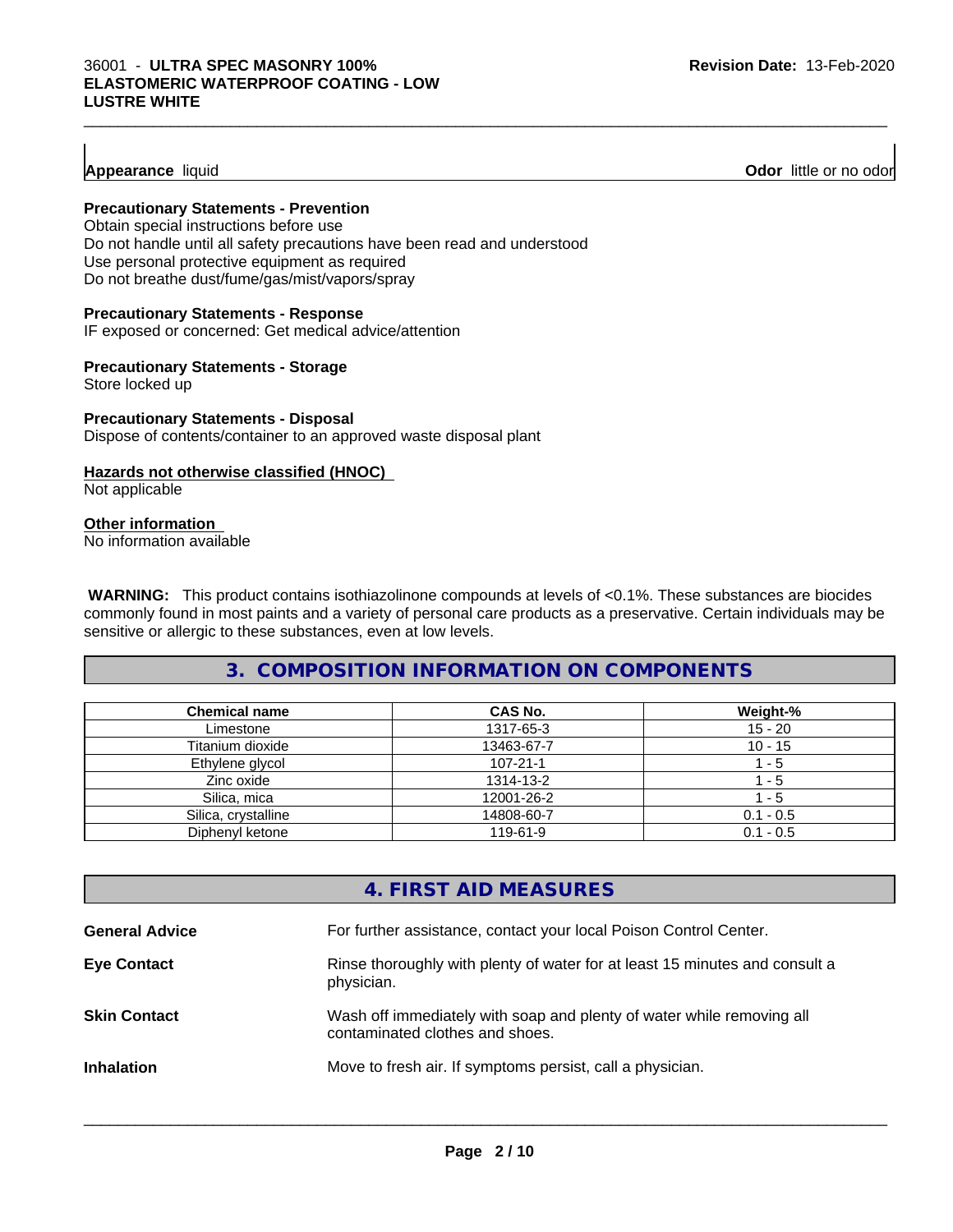| Ingestion                                             |                                                               | Clean mouth with water and afterwards drink plenty of water. Call a POISON<br>CENTER or doctor/physician if exposed or you feel unwell. If large quantities of<br>this material are swallowed, call a physician immediately. |                                                    |                         |  |
|-------------------------------------------------------|---------------------------------------------------------------|------------------------------------------------------------------------------------------------------------------------------------------------------------------------------------------------------------------------------|----------------------------------------------------|-------------------------|--|
| <b>Most Important</b>                                 | <b>Symptoms/Effects</b>                                       | None known.                                                                                                                                                                                                                  |                                                    |                         |  |
|                                                       | <b>Notes To Physician</b>                                     | Treat symptomatically.                                                                                                                                                                                                       |                                                    |                         |  |
|                                                       |                                                               | 5. FIRE-FIGHTING MEASURES                                                                                                                                                                                                    |                                                    |                         |  |
| <b>Suitable Extinguishing Media</b>                   |                                                               | Use extinguishing measures that are appropriate to local<br>circumstances and the surrounding environment.                                                                                                                   |                                                    |                         |  |
| Protective equipment and precautions for firefighters |                                                               | As in any fire, wear self-contained breathing apparatus<br>pressure-demand, MSHA/NIOSH (approved or equivalent)<br>and full protective gear.                                                                                 |                                                    |                         |  |
| <b>Specific Hazards Arising From The Chemical</b>     |                                                               | Closed containers may rupture if exposed to fire or<br>extreme heat.                                                                                                                                                         |                                                    |                         |  |
|                                                       | <b>Sensitivity to mechanical impact</b>                       |                                                                                                                                                                                                                              | No                                                 |                         |  |
|                                                       | Sensitivity to static discharge                               |                                                                                                                                                                                                                              | No                                                 |                         |  |
| <b>Flash Point Data</b><br><b>Method</b>              | Flash point (°F)<br>Flash Point (°C)                          |                                                                                                                                                                                                                              | Not applicable<br>Not applicable<br>Not applicable |                         |  |
|                                                       | <b>Flammability Limits In Air</b>                             |                                                                                                                                                                                                                              |                                                    |                         |  |
|                                                       | Lower flammability limit:<br><b>Upper flammability limit:</b> |                                                                                                                                                                                                                              | Not applicable<br>Not applicable                   |                         |  |
| <b>NFPA</b>                                           | Health: 1                                                     | Flammability: 0                                                                                                                                                                                                              | Instability: 0                                     | Special: Not Applicable |  |
| <b>NFPA Legend</b><br>0 - Not Hazardous               |                                                               |                                                                                                                                                                                                                              |                                                    |                         |  |

 $\_$  ,  $\_$  ,  $\_$  ,  $\_$  ,  $\_$  ,  $\_$  ,  $\_$  ,  $\_$  ,  $\_$  ,  $\_$  ,  $\_$  ,  $\_$  ,  $\_$  ,  $\_$  ,  $\_$  ,  $\_$  ,  $\_$  ,  $\_$  ,  $\_$  ,  $\_$  ,  $\_$  ,  $\_$  ,  $\_$  ,  $\_$  ,  $\_$  ,  $\_$  ,  $\_$  ,  $\_$  ,  $\_$  ,  $\_$  ,  $\_$  ,  $\_$  ,  $\_$  ,  $\_$  ,  $\_$  ,  $\_$  ,  $\_$  ,

- 1 Slightly
- 2 Moderate
- 3 High
- 4 Severe

*The ratings assigned are only suggested ratings, the contractor/employer has ultimate responsibilities for NFPA ratings where this system is used.*

*Additional information regarding the NFPA rating system is available from the National Fire Protection Agency (NFPA) at www.nfpa.org.*

### **6. ACCIDENTAL RELEASE MEASURES**

**Personal Precautions** Avoid contact with skin, eyes and clothing. Ensure adequate ventilation.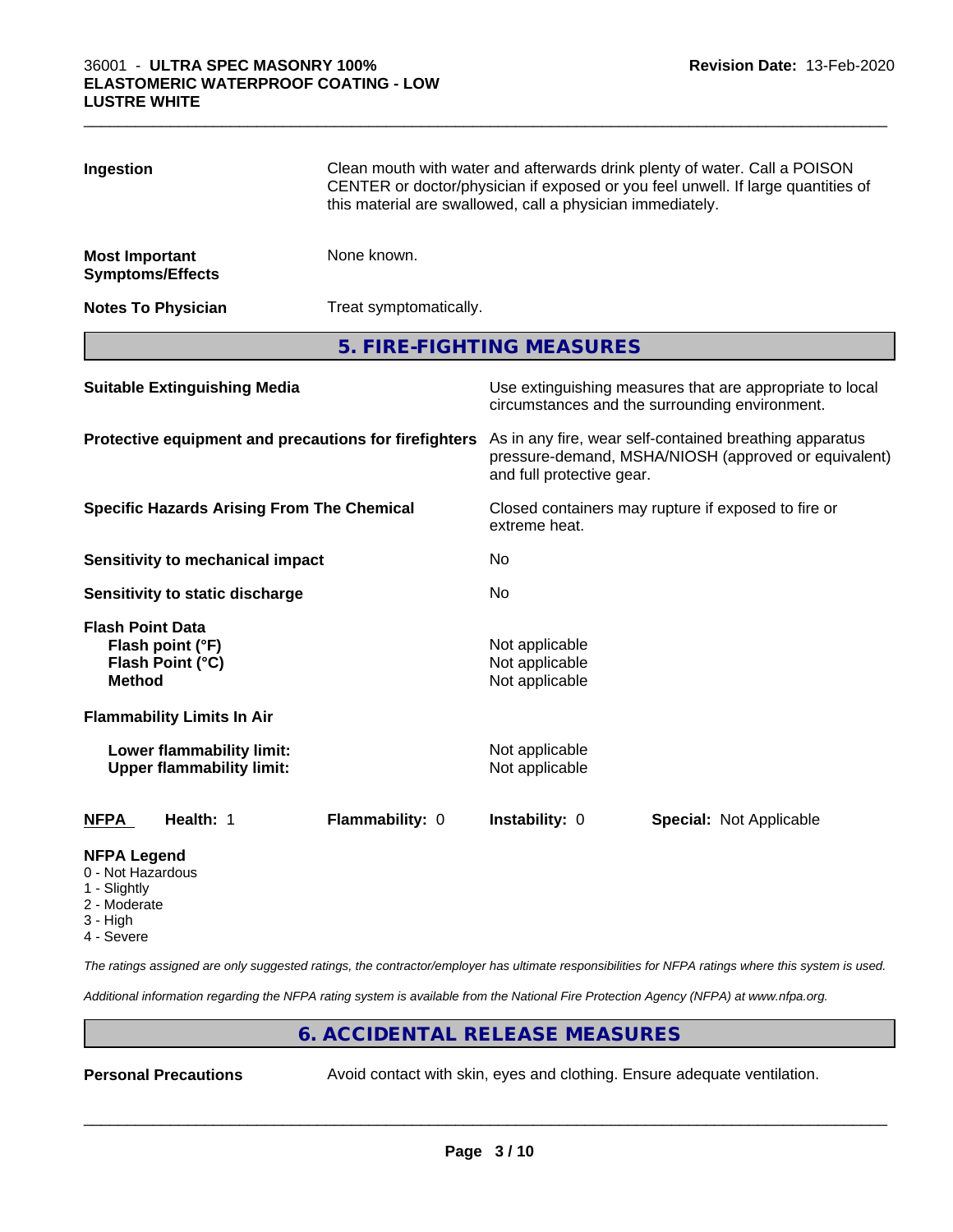| <b>Other Information</b>         | Prevent further leakage or spillage if safe to do so.                                                                                                                            |
|----------------------------------|----------------------------------------------------------------------------------------------------------------------------------------------------------------------------------|
| <b>Environmental precautions</b> | See Section 12 for additional Ecological Information.                                                                                                                            |
| <b>Methods for Cleaning Up</b>   | Soak up with inert absorbent material. Sweep up and shovel into suitable<br>containers for disposal.                                                                             |
|                                  | 7. HANDLING AND STORAGE                                                                                                                                                          |
| Handling                         | Avoid contact with skin, eyes and clothing. Avoid breathing vapors, spray mists or<br>sanding dust. In case of insufficient ventilation, wear suitable respiratory<br>equipment. |
| <b>Storage</b>                   | Keep container tightly closed. Keep out of the reach of children.                                                                                                                |
| <b>Incompatible Materials</b>    | No information available                                                                                                                                                         |

 $\_$  ,  $\_$  ,  $\_$  ,  $\_$  ,  $\_$  ,  $\_$  ,  $\_$  ,  $\_$  ,  $\_$  ,  $\_$  ,  $\_$  ,  $\_$  ,  $\_$  ,  $\_$  ,  $\_$  ,  $\_$  ,  $\_$  ,  $\_$  ,  $\_$  ,  $\_$  ,  $\_$  ,  $\_$  ,  $\_$  ,  $\_$  ,  $\_$  ,  $\_$  ,  $\_$  ,  $\_$  ,  $\_$  ,  $\_$  ,  $\_$  ,  $\_$  ,  $\_$  ,  $\_$  ,  $\_$  ,  $\_$  ,  $\_$  ,

## **8. EXPOSURE CONTROLS/PERSONAL PROTECTION**

### **Exposure Limits**

| <b>Chemical name</b> | <b>ACGIH TLV</b>                                  | <b>OSHA PEL</b>                                   |
|----------------------|---------------------------------------------------|---------------------------------------------------|
| Limestone            | N/E                                               | 15 mg/m $3$ - TWA                                 |
|                      |                                                   | $5 \text{ mg/m}^3$ - TWA                          |
| Titanium dioxide     | TWA: $10 \text{ mg/m}^3$                          | 15 mg/m $3$ - TWA                                 |
| Ethylene glycol      | STEL: 50 ppm vapor fraction                       | N/E                                               |
|                      | STEL: 10 $mg/m3$ inhalable particulate            |                                                   |
|                      | matter, aerosol only                              |                                                   |
|                      | TWA: 25 ppm vapor fraction                        |                                                   |
| Zinc oxide           | STEL: 10 mg/m <sup>3</sup> respirable particulate | $5 \text{ mg/m}^3$ - TWA                          |
|                      | matter                                            | $15$ mg/m <sup>3</sup> - TWA                      |
|                      | TWA: $2 \text{ mg/m}^3$ respirable particulate    |                                                   |
|                      | matter                                            |                                                   |
| Silica, mica         | TWA: $3 \text{ mg/m}^3$ respirable particulate    | 20 mppcf - TWA                                    |
|                      | matter                                            |                                                   |
| Silica, crystalline  | TWA: $0.025$ mg/m <sup>3</sup> respirable         | 50 µg/m <sup>3</sup> - TWA Respirable crystalline |
|                      | particulate matter                                | silica 50 $\mu$ g/m <sup>3</sup> - TWA            |
|                      |                                                   |                                                   |

### **Legend**

ACGIH - American Conference of Governmental Industrial Hygienists Exposure Limits OSHA - Occupational Safety & Health Administration Exposure Limits N/E - Not Established

| <b>Engineering Measures</b><br>Ensure adequate ventilation, especially in confined areas.                                                                                                                                                                                                                                                                                                              |  |
|--------------------------------------------------------------------------------------------------------------------------------------------------------------------------------------------------------------------------------------------------------------------------------------------------------------------------------------------------------------------------------------------------------|--|
| <b>Personal Protective Equipment</b><br><b>Eye/Face Protection</b><br>Safety glasses with side-shields.<br>Protective gloves and impervious clothing.<br><b>Skin Protection</b><br>In operations where exposure limits are exceeded, use a NIOSH approved<br><b>Respiratory Protection</b><br>respirator that has been selected by a technically qualified person for the specific<br>work conditions. |  |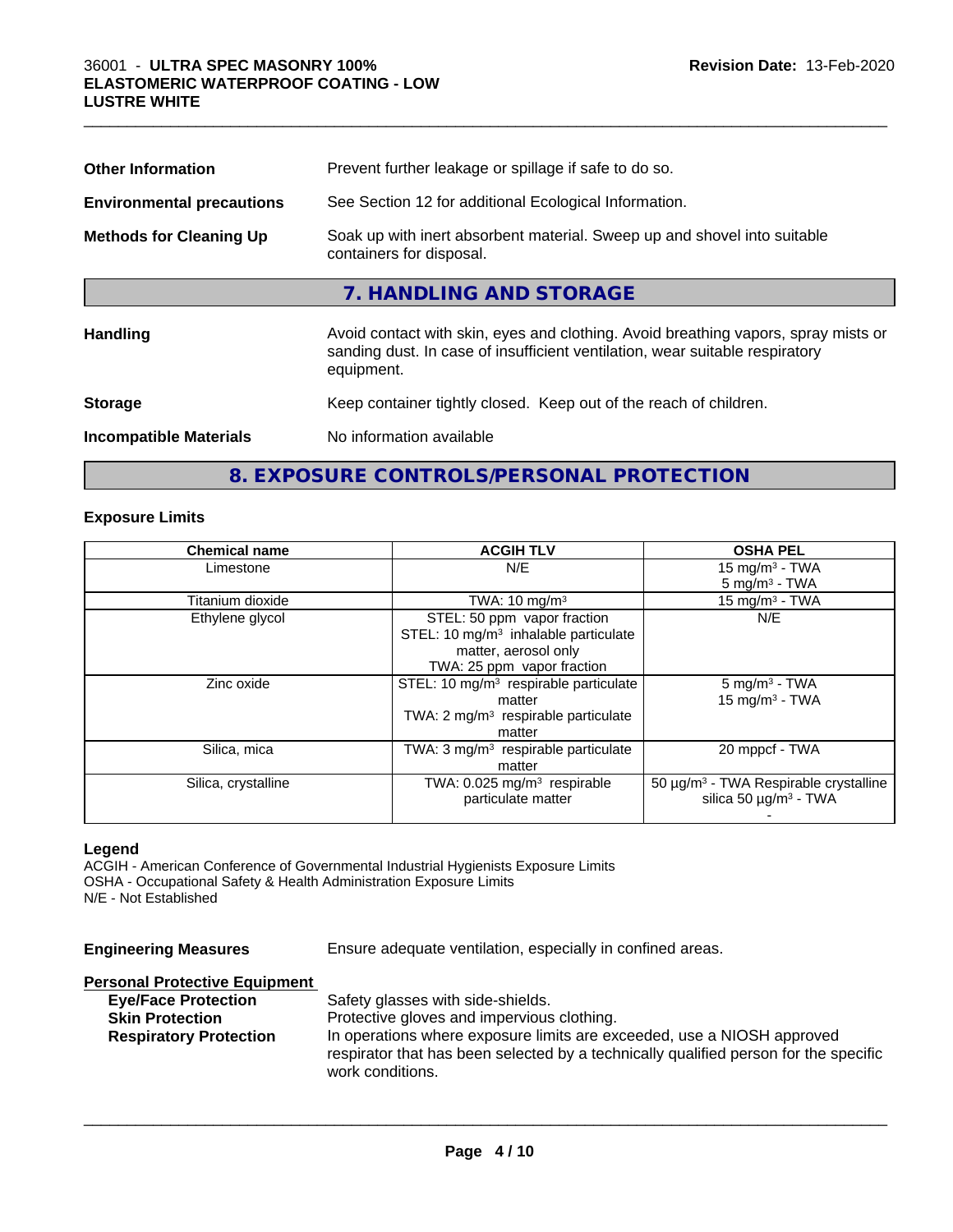### 36001 - **ULTRA SPEC MASONRY 100% ELASTOMERIC WATERPROOF COATING - LOW LUSTRE WHITE**

**Hygiene Measures** Avoid contact with skin, eyes and clothing. Remove and wash contaminated clothing before re-use. Wash thoroughly after handling.

 $\_$  ,  $\_$  ,  $\_$  ,  $\_$  ,  $\_$  ,  $\_$  ,  $\_$  ,  $\_$  ,  $\_$  ,  $\_$  ,  $\_$  ,  $\_$  ,  $\_$  ,  $\_$  ,  $\_$  ,  $\_$  ,  $\_$  ,  $\_$  ,  $\_$  ,  $\_$  ,  $\_$  ,  $\_$  ,  $\_$  ,  $\_$  ,  $\_$  ,  $\_$  ,  $\_$  ,  $\_$  ,  $\_$  ,  $\_$  ,  $\_$  ,  $\_$  ,  $\_$  ,  $\_$  ,  $\_$  ,  $\_$  ,  $\_$  ,

### **9. PHYSICAL AND CHEMICAL PROPERTIES**

**Appearance** liquid **Odor** little or no odor **Odor Threshold No information available** No information available **Density (Ibs/gal)** 10.9 - 11.0 **Specific Gravity** 1.30 - 1.33 **pH** No information available **Viscosity (cps)** No information available **Solubility(ies)** No information available **Evaporation Rate No information available No information available Vapor pressure** No information available **Vapor density No information available No** information available **Wt. % Solids** 55 - 65 **Vol. % Solids** 40 - 50 **Wt. % Volatiles Vol. % Volatiles** 50 - 60 **VOC Regulatory Limit (g/L)** <100 **Boiling Point (°F)** 212 **Boiling Point (°C)** 100 **Freezing point (°F)** 32 **Freezing Point (°C)**<br> **Flash point (°F)**<br> **Flash point (°F)**<br> **Point (°F)**<br> **Point (°F)**<br> **Point (°F)**<br> **Point (°F)**<br> **Point (°F) Flash point (°F) Flash Point (°C)** Not applicable **Method** Not applicable **Flammability (solid, gas)** Not applicable<br> **Upper flammability limit:** Not applicable **Upper flammability limit: Lower flammability limit:** Not applicable **Autoignition Temperature (°F)** No information available **Autoignition Temperature (°C)** No information available **Decomposition Temperature (°F)** No information available **Decomposition Temperature (°C)** No information available **Partition coefficient** No information available

# **No information available**

### **10. STABILITY AND REACTIVITY**

| <b>Reactivity</b>                       | Not Applicable                           |
|-----------------------------------------|------------------------------------------|
| <b>Chemical Stability</b>               | Stable under normal conditions.          |
| <b>Conditions to avoid</b>              | Prevent from freezing.                   |
| <b>Incompatible Materials</b>           | No materials to be especially mentioned. |
| <b>Hazardous Decomposition Products</b> | None under normal use.                   |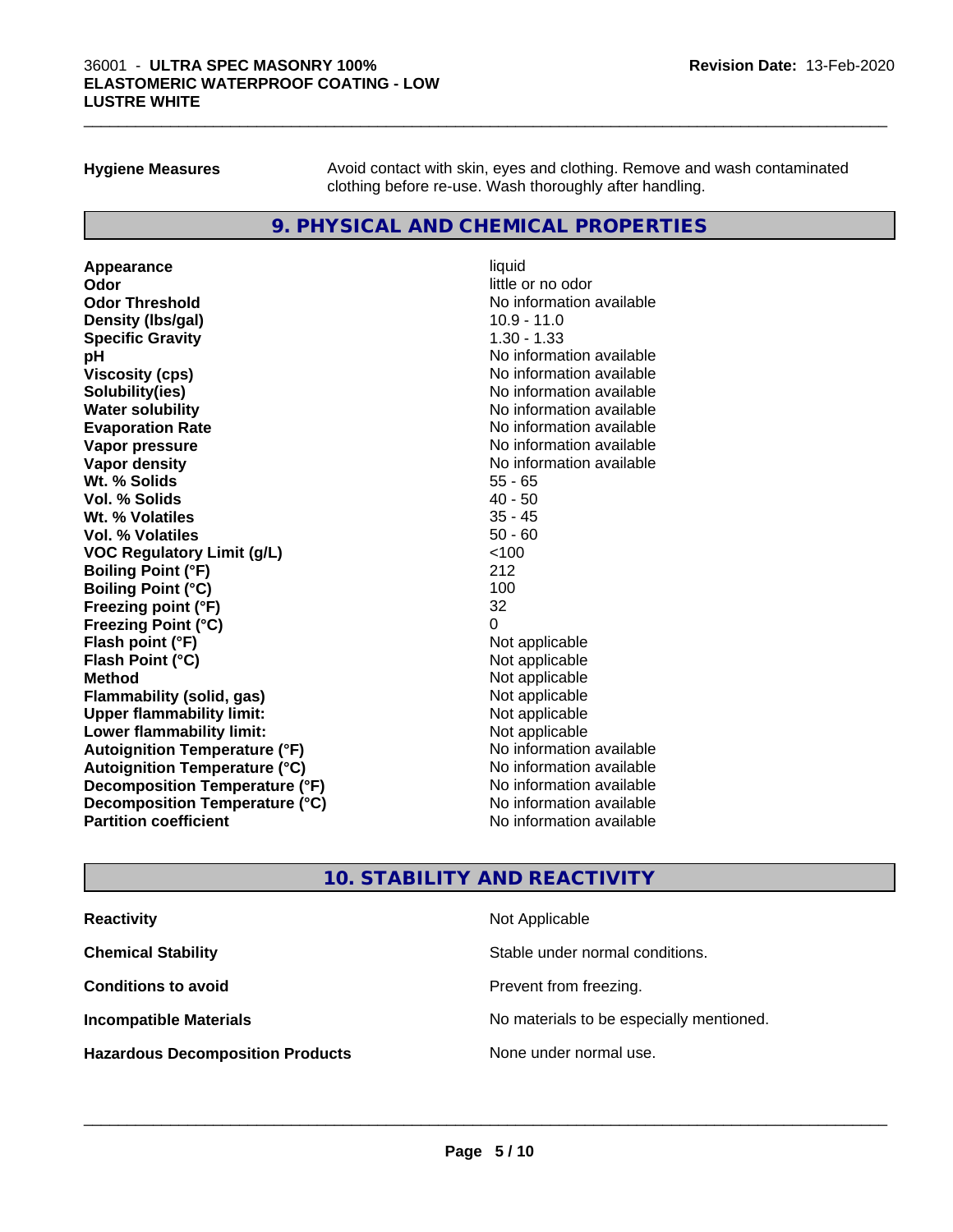|                                          | <b>11. TOXICOLOGICAL INFORMATION</b>                                                                            |
|------------------------------------------|-----------------------------------------------------------------------------------------------------------------|
| <b>Product Information</b>               |                                                                                                                 |
| Information on likely routes of exposure |                                                                                                                 |
| <b>Principal Routes of Exposure</b>      | Eye contact, skin contact and inhalation.                                                                       |
| <b>Acute Toxicity</b>                    |                                                                                                                 |
| <b>Product Information</b>               | No information available                                                                                        |
|                                          | Symptoms related to the physical, chemical and toxicological characteristics                                    |
| <b>Symptoms</b>                          | No information available                                                                                        |
|                                          | Delayed and immediate effects as well as chronic effects from short and long-term exposure                      |
| Eye contact                              | May cause slight irritation.                                                                                    |
| <b>Skin contact</b>                      | Substance may cause slight skin irritation. Prolonged or repeated contact may dry<br>skin and cause irritation. |
| <b>Inhalation</b>                        | May cause irritation of respiratory tract.                                                                      |
| Ingestion                                | May be harmful if swallowed. Ingestion may cause gastrointestinal irritation,                                   |
|                                          | nausea, vomiting and diarrhea. May cause adverse kidney effects.                                                |
| <b>Sensitization</b>                     | No information available                                                                                        |
| <b>Neurological Effects</b>              | No information available.                                                                                       |
| <b>Mutagenic Effects</b>                 | No information available.                                                                                       |
| <b>Reproductive Effects</b>              | No information available.                                                                                       |
| <b>Developmental Effects</b>             | No information available.                                                                                       |
| <b>Target organ effects</b>              | No information available.                                                                                       |
| <b>STOT - single exposure</b>            | No information available.                                                                                       |
| <b>STOT - repeated exposure</b>          | Causes damage to organs through prolonged or repeated exposure if inhaled.                                      |
| <b>Other adverse effects</b>             | No information available.                                                                                       |
| <b>Aspiration Hazard</b>                 | No information available                                                                                        |

**Possibility of hazardous reactions** None under normal conditions of use.

### **Numerical measures of toxicity**

**The following values are calculated based on chapter 3.1 of the GHS document**

**ATEmix (oral)** 16060 mg/kg

### **Component Information**

| Chemical name                     | Oral LD50            | Dermal LD50                                    | Inhalation LC50 |
|-----------------------------------|----------------------|------------------------------------------------|-----------------|
| Titanium dioxide<br>13463-67-7    | > 10000 mg/kg (Rat)  |                                                |                 |
| Ethylene glycol<br>$107 - 21 - 1$ | $= 4700$ mg/kg (Rat) | $= 10600$ mg/kg (Rat) = 9530 µL/kg<br>(Rabbit) |                 |
| Zinc oxide<br>1314-13-2           | $>$ 5000 mg/kg (Rat) |                                                |                 |
| Diphenyl ketone<br>119-61-9       | $> 10$ g/kg (Rat)    | $=$ 3535 mg/kg (Rabbit)                        |                 |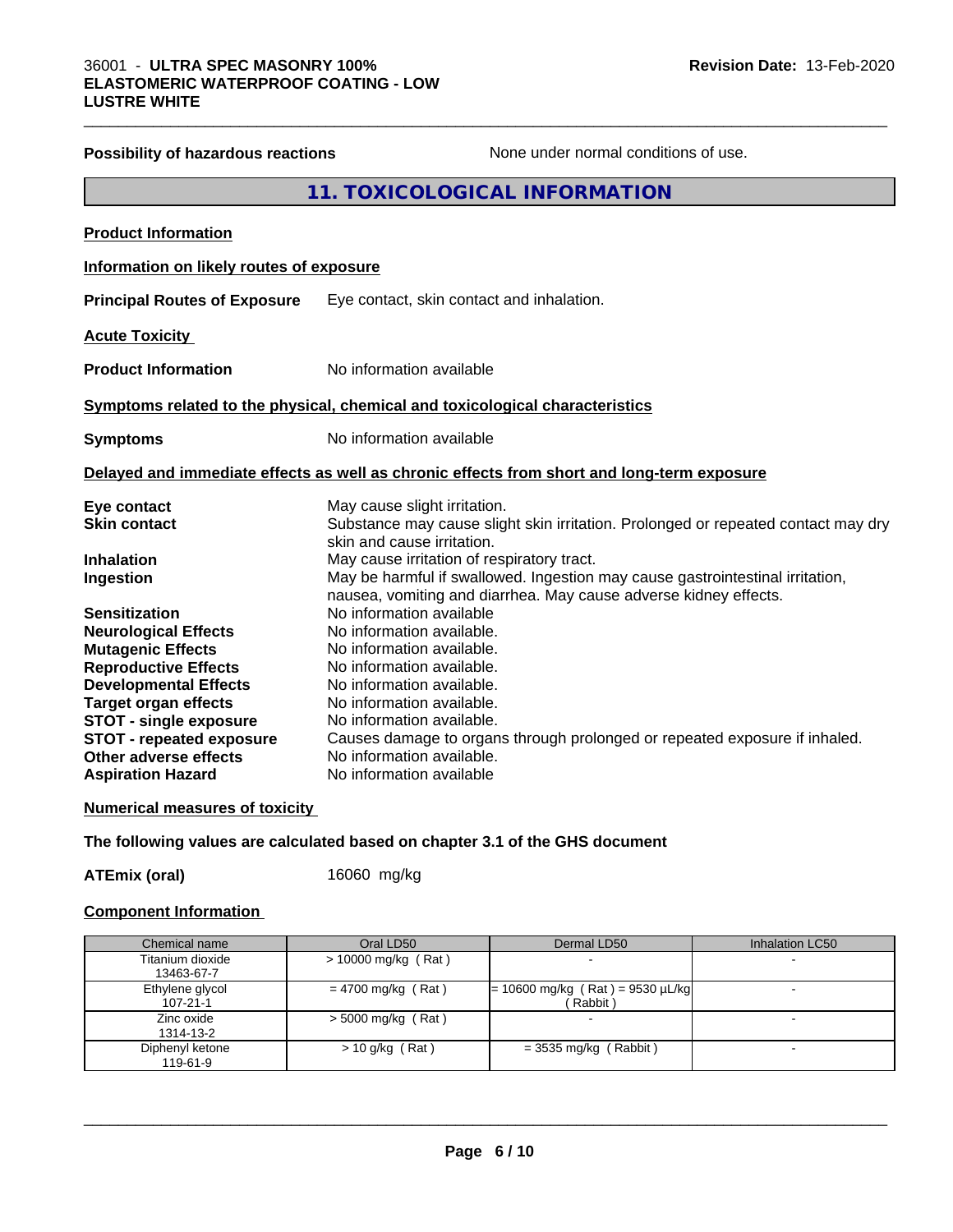### **Chronic Toxicity**

### **Carcinogenicity**

*The information below indicateswhether each agency has listed any ingredient as a carcinogen:.*

| <b>Chemical name</b> | <b>IARC</b>         | <b>NTP</b>  | <b>OSHA</b> |
|----------------------|---------------------|-------------|-------------|
|                      | 2B - Possible Human |             | Listed      |
| Titanium dioxide     | Carcinogen          |             |             |
|                      | - Human Carcinogen  | Known Human | Listed      |
| Silica, crystalline  |                     | Carcinogen  |             |
|                      | 2B - Possible Human |             | Listed      |
| Diphenyl ketone      | Carcinogen          |             |             |

 $\_$  ,  $\_$  ,  $\_$  ,  $\_$  ,  $\_$  ,  $\_$  ,  $\_$  ,  $\_$  ,  $\_$  ,  $\_$  ,  $\_$  ,  $\_$  ,  $\_$  ,  $\_$  ,  $\_$  ,  $\_$  ,  $\_$  ,  $\_$  ,  $\_$  ,  $\_$  ,  $\_$  ,  $\_$  ,  $\_$  ,  $\_$  ,  $\_$  ,  $\_$  ,  $\_$  ,  $\_$  ,  $\_$  ,  $\_$  ,  $\_$  ,  $\_$  ,  $\_$  ,  $\_$  ,  $\_$  ,  $\_$  ,  $\_$  ,

• Crystalline Silica has been determined to be carcinogenic to humans by IARC (1) when in respirable form. Risk of cancer depends on duration and level of inhalation exposure to spray mist or dust from sanding the dried paint.• Although IARC has classified titanium dioxide as possibly carcinogenic to humans (2B), their summary concludes: "No significant exposure to titanium dioxide is thought to occur during the use of products in which titanium dioxide is

bound to other materials, such as paint."

### **Legend**

IARC - International Agency for Research on Cancer NTP - National Toxicity Program OSHA - Occupational Safety & Health Administration

**12. ECOLOGICAL INFORMATION**

### **Ecotoxicity Effects**

The environmental impact of this product has not been fully investigated.

### **Product Information**

### **Acute Toxicity to Fish**

No information available

### **Acute Toxicity to Aquatic Invertebrates**

No information available

### **Acute Toxicity to Aquatic Plants**

No information available

### **Persistence / Degradability**

No information available.

### **Bioaccumulation**

There is no data for this product.

### **Mobility in Environmental Media**

No information available.

### **Ozone**

No information available

### **Component Information**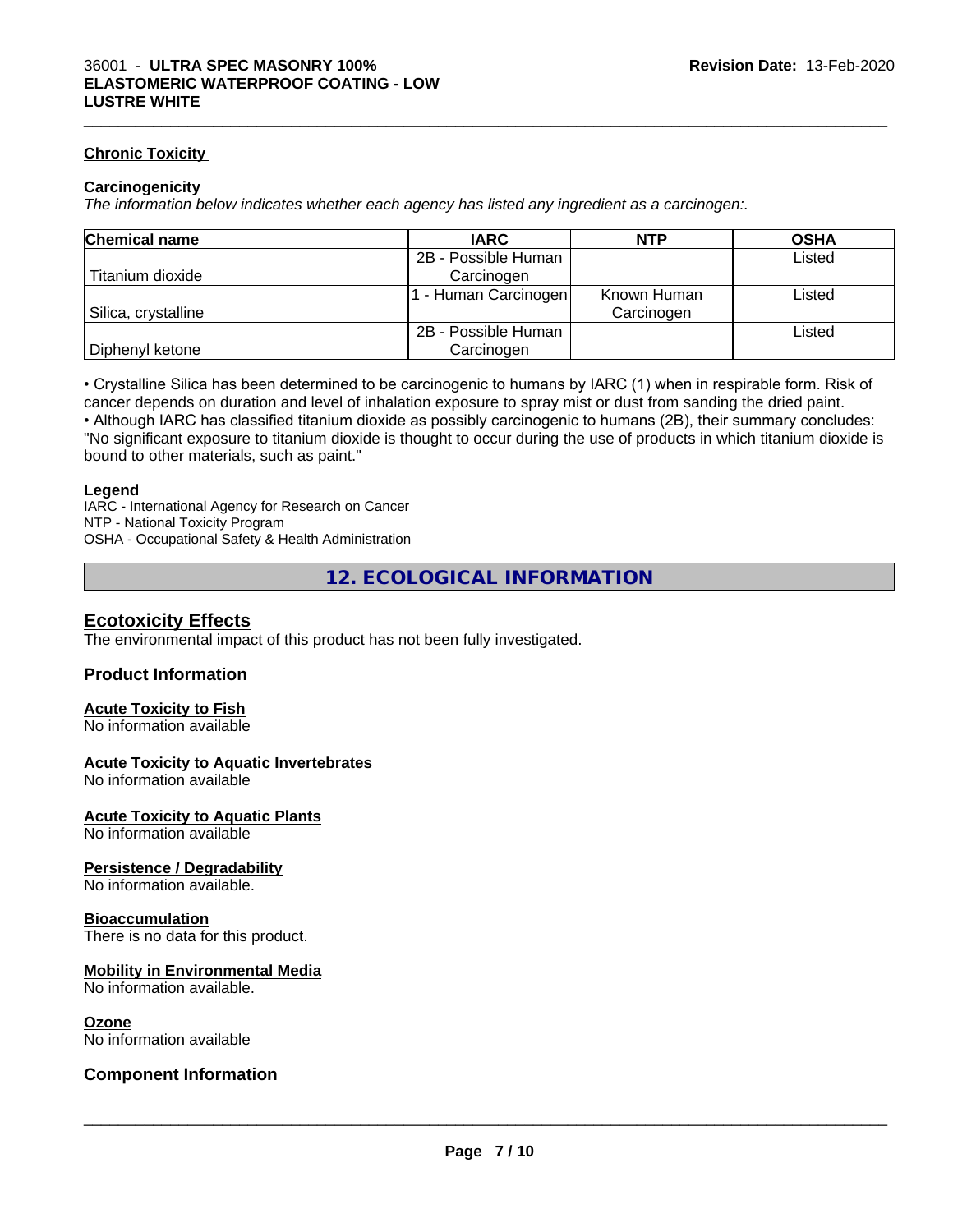### **Acute Toxicity to Fish**

Titanium dioxide  $LC50:$  > 1000 mg/L (Fathead Minnow - 96 hr.) Ethylene glycol LC50: 8050 mg/L (Fathead Minnow - 96 hr.)

### **Acute Toxicity to Aquatic Invertebrates**

No information available

### **Acute Toxicity to Aquatic Plants**

No information available

|                                  | 13. DISPOSAL CONSIDERATIONS                                                                                                                                                                                               |
|----------------------------------|---------------------------------------------------------------------------------------------------------------------------------------------------------------------------------------------------------------------------|
| <b>Waste Disposal Method</b>     | Dispose of in accordance with federal, state, and local regulations. Local<br>requirements may vary, consult your sanitation department or state-designated<br>environmental protection agency for more disposal options. |
|                                  | 14. TRANSPORT INFORMATION                                                                                                                                                                                                 |
| <b>DOT</b>                       | Not regulated                                                                                                                                                                                                             |
| <b>ICAO / IATA</b>               | Not regulated                                                                                                                                                                                                             |
| <b>IMDG / IMO</b>                | Not regulated                                                                                                                                                                                                             |
|                                  | <b>15. REGULATORY INFORMATION</b>                                                                                                                                                                                         |
| <b>International Inventories</b> |                                                                                                                                                                                                                           |

### **TSCA: United States** Yes - All components are listed or exempt.<br> **DSL: Canada** Yes - All components are listed or exempt. Yes - All components are listed or exempt.

### **Federal Regulations**

### **SARA 311/312 hazardous categorization**

| Acute health hazard               | Nο  |
|-----------------------------------|-----|
| Chronic Health Hazard             | Yes |
| Fire hazard                       | Nο  |
| Sudden release of pressure hazard | Nο  |
| Reactive Hazard                   | Nο  |

### **SARA 313**

Section 313 of Title III of the Superfund Amendments and Reauthorization Act of 1986 (SARA). This product contains a chemical or chemicals which are subject to the reporting requirements of the Act and Title 40 of the Code of Federal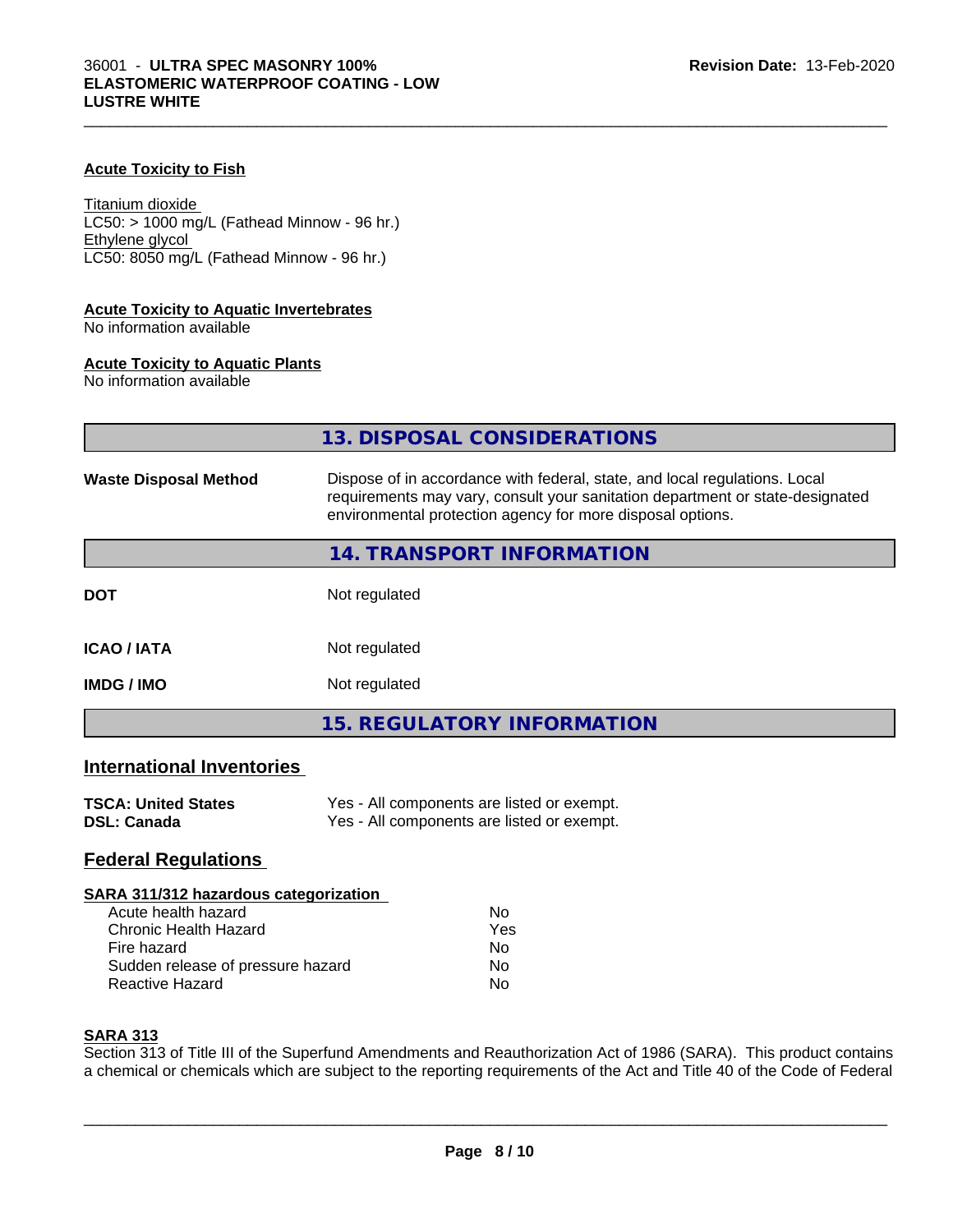### Regulations, Part 372:

| <b>Chemical name</b> | CAS No.   | Weight-% | <b>CERCLA/SARA 313</b><br>(de minimis concentration) |
|----------------------|-----------|----------|------------------------------------------------------|
| Ethylene glycol      | 107-21-1  | - 5      |                                                      |
| Zinc oxide           | 1314-13-2 | 1 - 5    |                                                      |

 $\_$  ,  $\_$  ,  $\_$  ,  $\_$  ,  $\_$  ,  $\_$  ,  $\_$  ,  $\_$  ,  $\_$  ,  $\_$  ,  $\_$  ,  $\_$  ,  $\_$  ,  $\_$  ,  $\_$  ,  $\_$  ,  $\_$  ,  $\_$  ,  $\_$  ,  $\_$  ,  $\_$  ,  $\_$  ,  $\_$  ,  $\_$  ,  $\_$  ,  $\_$  ,  $\_$  ,  $\_$  ,  $\_$  ,  $\_$  ,  $\_$  ,  $\_$  ,  $\_$  ,  $\_$  ,  $\_$  ,  $\_$  ,  $\_$  ,

### **Clean Air Act,Section 112 Hazardous Air Pollutants (HAPs) (see 40 CFR 61)**

This product contains the following HAPs:

| <b>Chemical name</b> | <b>CAS No.</b> | Weight-% | <b>Hazardous Air Pollutant</b> |
|----------------------|----------------|----------|--------------------------------|
|                      |                |          | (HAP)                          |
| Ethylene glycol      | 107-21-1       | $ \sim$  | Listed                         |

### **US State Regulations**

### **California Proposition 65**

**AVIMARNING:** Cancer and Reproductive Harm– www.P65warnings.ca.gov

### **State Right-to-Know**

| <b>Chemical name</b> | <b>Massachusetts</b> | <b>New Jersey</b> | Pennsylvania |
|----------------------|----------------------|-------------------|--------------|
| Limestone            |                      |                   |              |
| Titanium dioxide     |                      |                   |              |
| Ethylene glycol      |                      |                   |              |
| Zinc oxide           |                      |                   |              |
| Silica, mica         |                      |                   |              |
| Silica, crystalline  |                      |                   |              |

### **Legend**

X - Listed

### **16. OTHER INFORMATION**

**HMIS** - **Health:** 1\* **Flammability:** 0 **Reactivity:** 0 **PPE:** -

 $\overline{\phantom{a}}$  ,  $\overline{\phantom{a}}$  ,  $\overline{\phantom{a}}$  ,  $\overline{\phantom{a}}$  ,  $\overline{\phantom{a}}$  ,  $\overline{\phantom{a}}$  ,  $\overline{\phantom{a}}$  ,  $\overline{\phantom{a}}$  ,  $\overline{\phantom{a}}$  ,  $\overline{\phantom{a}}$  ,  $\overline{\phantom{a}}$  ,  $\overline{\phantom{a}}$  ,  $\overline{\phantom{a}}$  ,  $\overline{\phantom{a}}$  ,  $\overline{\phantom{a}}$  ,  $\overline{\phantom{a}}$ 

### **HMIS Legend**

- 0 Minimal Hazard
- 1 Slight Hazard
- 2 Moderate Hazard
- 3 Serious Hazard
- 4 Severe Hazard
- \* Chronic Hazard

X - Consult your supervisor or S.O.P. for "Special" handling instructions.

*Note: The PPE rating has intentionally been left blank. Choose appropriate PPE that will protect employees from the hazards the material will present under the actual normal conditions of use.*

*Caution: HMISÒ ratings are based on a 0-4 rating scale, with 0 representing minimal hazards or risks, and 4 representing significant hazards or*